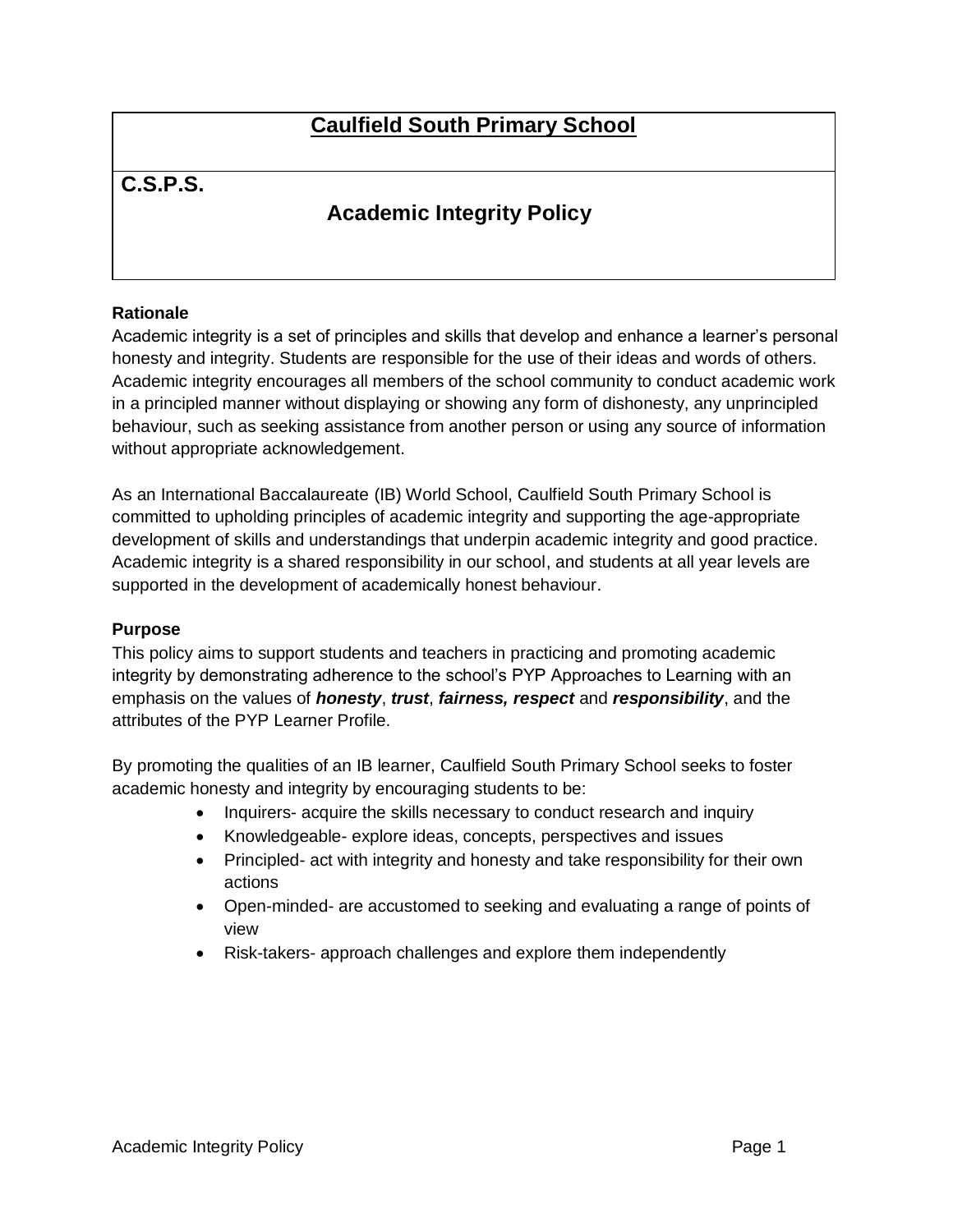#### **Implementation Roles and responsibilities**

#### **The School**

CSPS responsibilities to academic integrity include the following:

- Collectively promote and model academic integrity.
- Ensure that students adhere to the basic principles of academic integrity.
- Providing clear expectations and consequences if the submitted assessments or tasks are not the learner's own.
- Ensure that incidents of dishonesty or transgression are dealt with in an appropriate manner.
- Support school community understanding of academic integrity by making the Academic Integrity policy publicly available and discussing our approach to academic integrity in school communications.
- Support teacher understanding of academic integrity by providing professional learning, ensuring all teachers have a shared understanding of academic integrity and providing meeting time for the discussion of issues related to academic integrity.
- Support student understanding of academic integrity by supporting the gradual development of awareness of issues, skills and concepts relating to academic integrity from Foundation to Year 6.

#### **The Teachers**

CSPS teacher responsibilities to academic integrity include the following:

- Model academic integrity at all times.
- Emphasise the concept of academic integrity within all of the teaching, learning and assessment practices.
- Teach the Approaches to Learning skills needed for students to best develop academic integrity. Examples of these include Research Skills (formulating questions, collecting data, interpreting data, presenting research findings), Self-Management Skills (Codes of Behaviour), Communication Skills (reading, writing, presenting), Thinking Skills (Acquisition of Knowledge, Comprehension, Analysis, Evaluation) and Social Skills (Respecting others, Accepting responsibility)
- Support students to understand and develop attributes from the International Baccalaureate Learner Profile that assist in promoting and understanding academic integrity, such as Principled, Inquirers, Knowledgeable Open-Minded and Reflective.
- Teach students the basic concepts of academic integrity, including identifying and locating sources, acknowledging sources, understanding sources and responsibly using sources.
- Teach students how to cite references, create bibliographies, paraphrase, take notes and write content from their own perspective rather than paste content from sources such as websites and other materials.
- Provide specific guidelines, task clarification and encourage students to develop their own ideas through problem solving, analysis and reflection.
- Design assessment criteria that highlight and value of the learning process, rather than the finished product/result.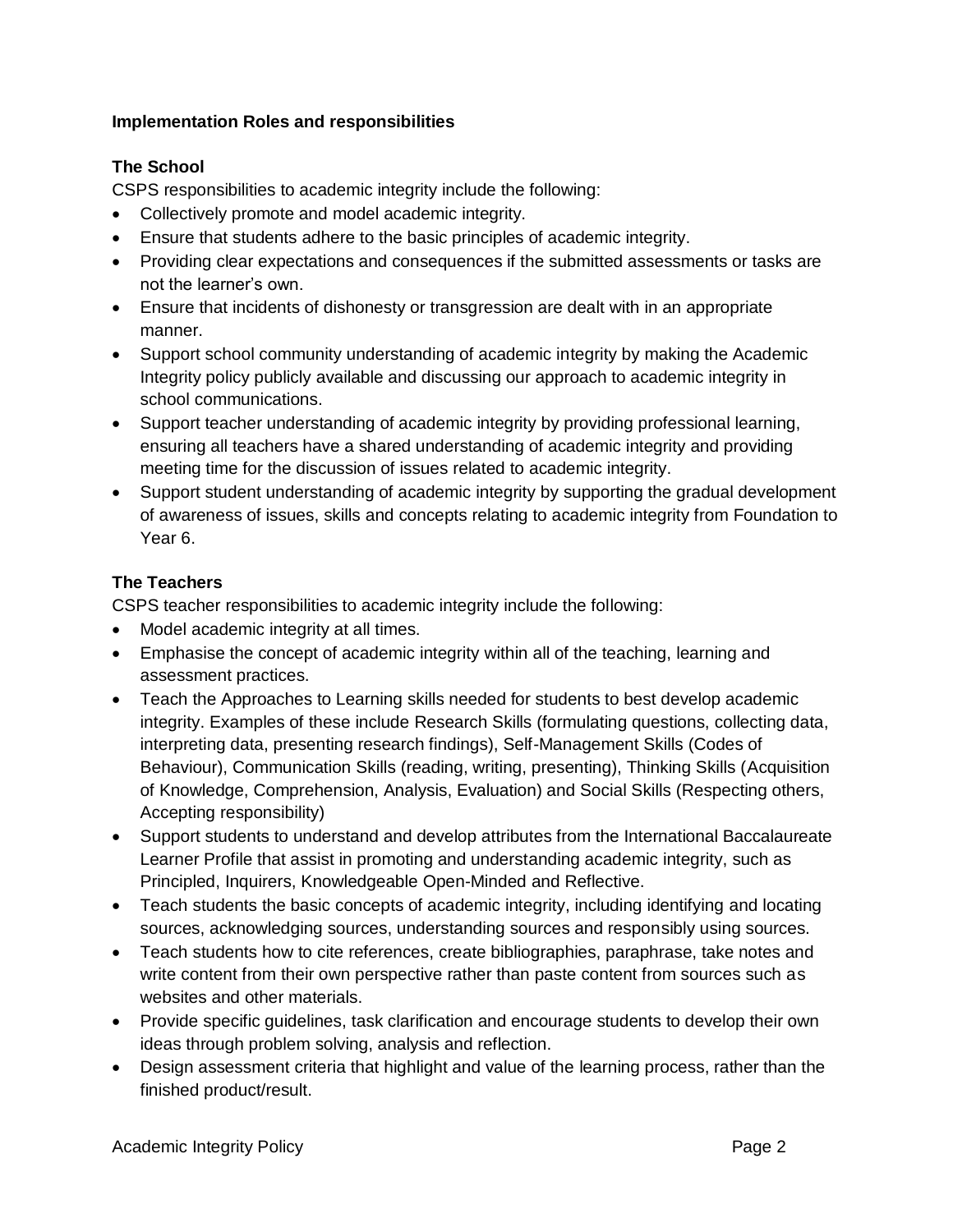- Defining misconduct through teaching; 'what it is?' and 'what does it looks like?'
- Use terminology such as plagiarism, collusion and duplication.
- Model academic integrity and highlight examples of demonstrations- WAGOLL (What a good one looks like)
- Deal with incidents of academic dishonesty in an appropriate manner.

#### **The Students**

CSPS student responsibilities to academic integrity requires all students to work towards the ability to:

- Ensure that all work submitted is authentically their own.
- Ensure that they understand when they are required to complete learning independently or collaboratively.
- Fully and correctly acknowledge the work and ideas of others.
- Citing/referencing the work of others that has been used to complete any form of assessment or task.
- Provide evidence that work is their own, and has not been plagiarised.
- Respect copyrighted text and images and seek the correct permissions before use.
- Understand what defines misconduct including plagiarism, collusion and duplication.
- Identify the name, location and type of source when gathering information.
- Include a list of references or a bibliography to indicate the source and/or the author and evaluate the reliability and perspectives of sources.
- Demonstrate independence and responsibility for own learning.
- Use information technology and library resources responsibly (in accordance with Digital Learning Policy).
- Understand that copying is a form of cheating.

## **Parents and Guardians**

CSPS parent and guardian responsibilities in respect to academic integrity include the following:

- Ensuring the work that is submitted is their child's own work.
- Develop an understanding of academic integrity and honesty.
- Assist their children with accessing resources for personal inquiries including people, places, media and information.
- Discuss with children the importance of academic integrity.

## **Definition of Academic Misconduct**

Academic misconduct is a behaviour that results in, or may result in, the student gaining an unfair advantage in one or more assessment component.

#### **Academic misconduct includes:**

Plagiarism: The representation of the ideas, words or work of another person without proper, clear and explicit acknowledgment.

Collusion: Supporting academic misconduct by another student, such as allowing one's work to be copied or submitted for assessment by another student.